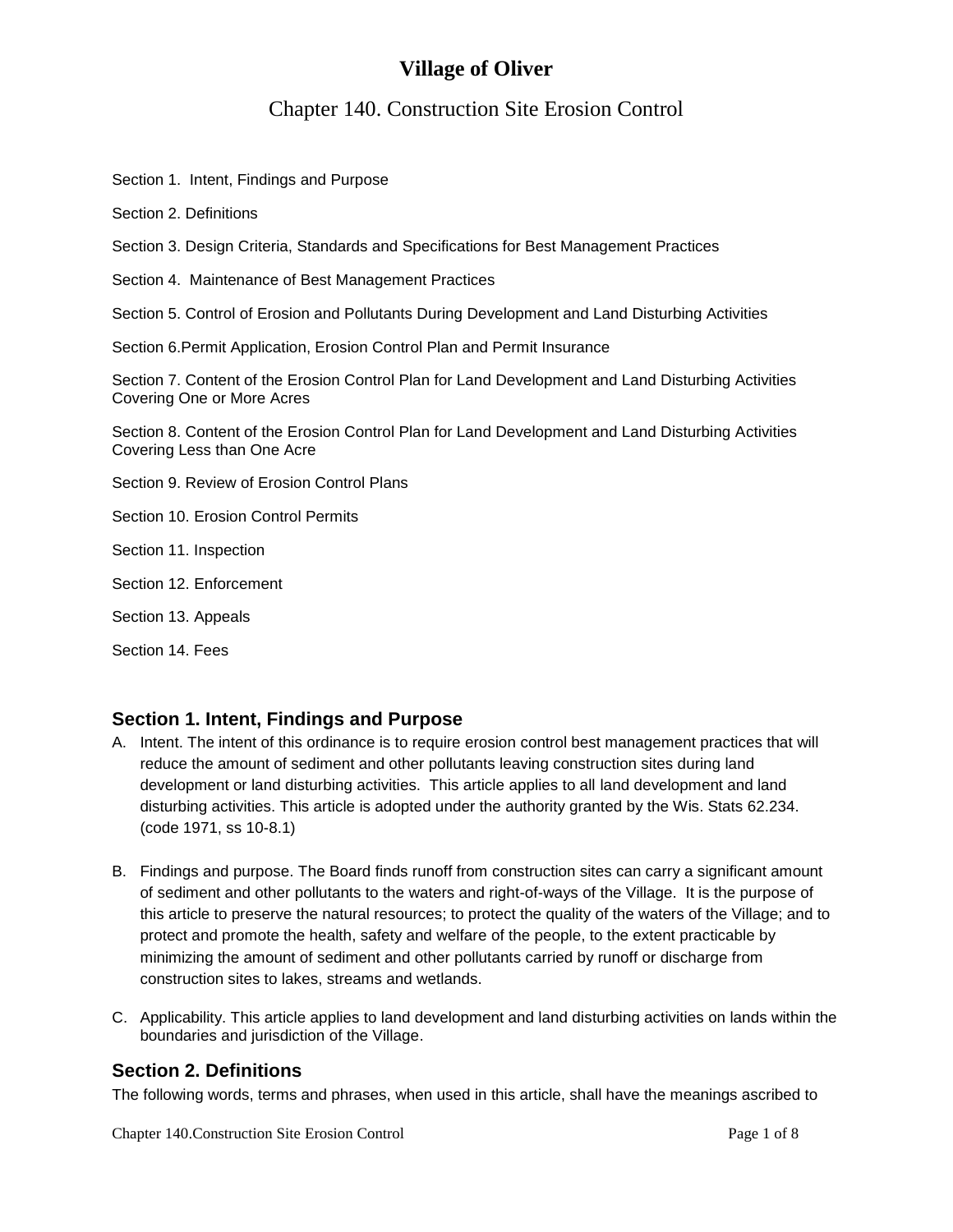them in this section, except where the context clearly indicates a different meaning:

AGRICULTURAL LAND USE means use of land for the planting, growing, cultivating and harvesting of crops for human or livestock consumption and pasturing or yarding of livestock.

BEST MANAGEMENT PRACTICES OR BMP means a practice or combination of practices to control erosion and attend pollution.

BMP HANDBOOK refers to the Wisconsin Department of Natural Resources Technical Standards which can be found at (http://dnr.wi.gov/runoff/stormwater/techstds.htm).

EROSION means the detachment and movement of soil, sediment or rock fragments by the action of wind, water, ice or gravity.

EROSION CONTROL PLAN OR EROSION CONTROL PLAN STATEMENT means a written description of the number, locations, sizes and other pertinent information about BMPs designed to meet requirements of this article.

LAND DEVELOPMENT ACTIVITY means the construction or demolitions of buildings, roads, parking lots, paved storage areas and similar facilities.

LAND DISTURBING CONSTRUCTION ACTIVITY means any man-made change of the land surface including removing vegetative cover, excavating, filling and grading but not including agricultural land uses such as planting, growing, cultivating and harvesting of crops; growing and tending of gardens; and harvesting of trees.

LAND USER means any person operating, leasing, renting, or having made other arrangements with the land owner by which the landowner authorizes use of his or her land.

LAND OWNER means any person holding title to or having an interest in land.

RUNOFF means storm water or precipitation including rain, snow or ice melt, dewatering, irrigation or similar water that moves on the land surface via sheet or channelized flow.

SITE means the entire area included in the legal description of the parcel or land division on which the land development or land disturbing activity is proposed in the permit application.

STABILIZE means to make the site steadfast or firm, minimizing soil movement by mulching and seeding, sodding, landscaping, concrete, gravel or other measures.

VILLAGE PERSONNEL OR AUTHORIZED AGENT means employees of the Village authorized by the Board to implement provisions of this section of the village code.

WATERS OF THE STATE means all lakes, rivers, streams, springs, ponds, wells, impounding reservoirs, marshes, watercourses, drainage systems and other surface water or groundwater, natural or artificial, public or private, within the state or its jurisdiction, and as given in s. 281.01 (18), Wis. Stats.

WORKING DAYS means a calendar day, except Saturdays, Sundays and Village recognized legal holidays, all days that the Village Clerk/Treasurer holds office hours.

#### **Section 3. Design Criteria, Standards and Specifications for Best Management Practices**

All best management practices required to comply with this article shall meet the design criteria, standards and specifications set forth in the BMP Handbook, or adopted by the Village Board.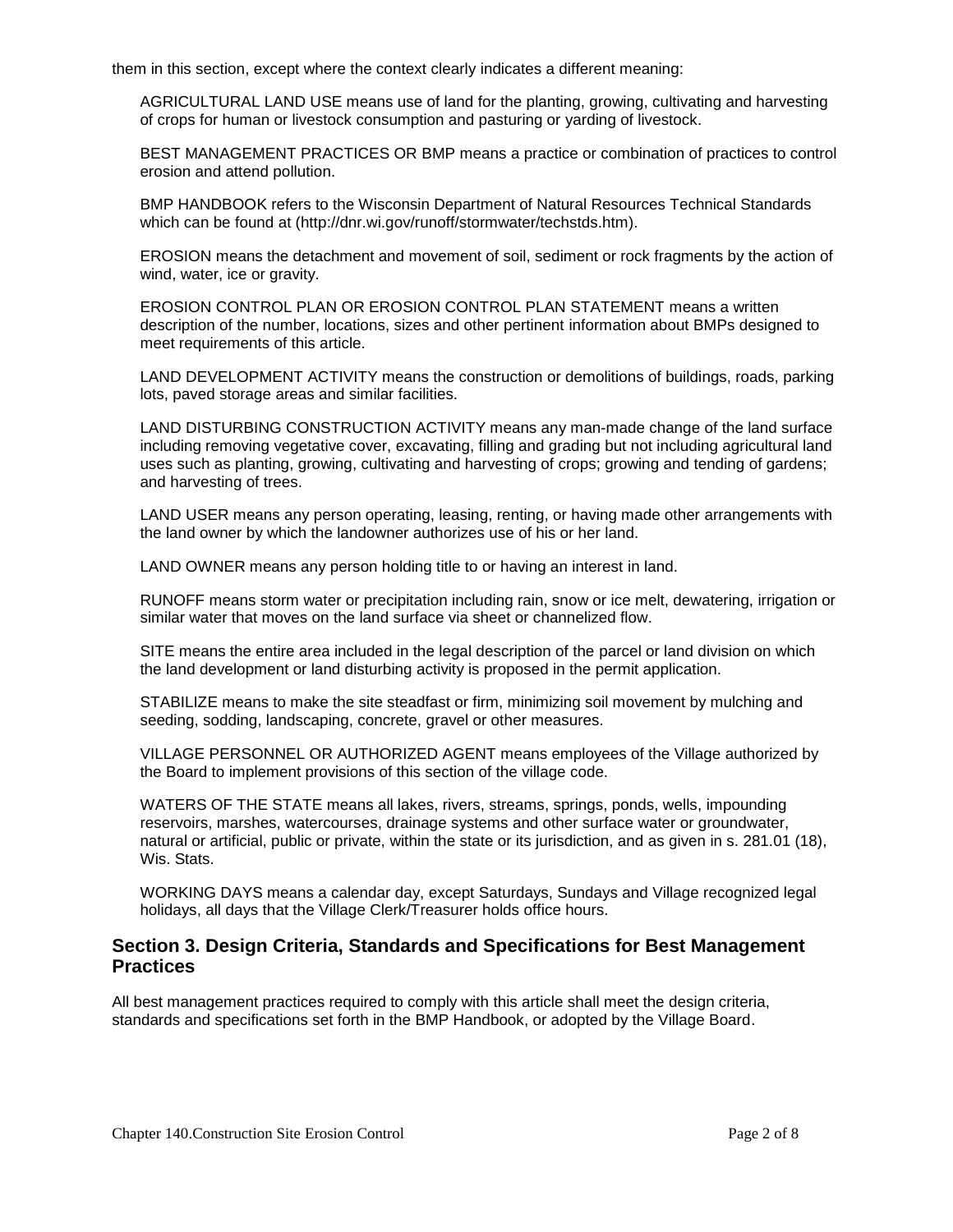### **Section 4. Maintenance of Best Management Practices**

All best management practices necessary to comply with the requirements of this article shall be maintained by the applicant or subsequent landowner during the period of land disturbance and development of the site in a satisfactory manner to ensure adequate performance and to prevent nuisance conditions. The standards for maintenance of best management practices shall be set forth in the BMP Handbook or adopted by the Village Board.

#### **Section 5. Control of Erosion and Pollutants During Development and Land Disturbing Activities**

- A. Applicability. This section applies to the following sites of land development or land disturbing activities:
	- 1. those requiring a subdivision plat approval
	- 2. those requiring a certified survey approval
	- 3. those involving grading, removal of protective ground cover or vegetation, demolition, excavation, land filling or other land disturbing activity
	- 4. those involving street, highway, road or bridge construction, enlargement, relocation or reconstruction and
	- 5. those involving grading, removal of protective ground cover or vegetation, excavation, demolitions, land filling or other land disturbing activity on slopes of 12 percent or more.
- B. Erosion and other pollutant control requirements. The following requirements shall be met on all sites described in subsection 5.A of this section:
	- 1. Site dewatering. Water pumped from the site shall be treated by sediment basins or other appropriate best management practices specified in the BMP handbook. Water may not be discharged in a manner that causes erosion by the site, adjacent sites or receiving channels.
	- 2. Waste and material disposal. All waste and unused building materials (including garbage, debris, cleaning wastes, waste water, toxic materials or hazardous materials) shall be properly disposed of and not allowed to be carried off-site by run-off or wind.
	- 3. Tracking. Each site shall have graveled roads, access drives and parking areas of sufficient width and length to prevent sediment from being tracked onto public or private roadways. Any sediment reaching a public or private road shall be removed by street cleaning before the end of each workday. Flushing may not be used unless sediment will be controlled by a sediment basin or other best management practice specified in the BMP handbook.
	- 4. Drain inlet protection. All storm drain inlets shall be protected with straw bales, filter fabric, or equivalent barrier as specified in the BMP handbook or approved by the Board or their designee.
	- 5. Sediment cleanup. All off-site sediment deposits occurring as a result of a storm event shall be cleaned up by the end of the next working day. All other off-site sediment deposits occurring as a result of construction activities shall be cleaned up by the end of the working day.
	- 6. Site erosion control. The following criteria, subsections 5.B.6.a through 5.B.6.e, apply only to land development or land disturbing activities that result in runoff leaving the site.
		- a. Channelized runoff from adjacent areas passing through the site shall ne diverted around disturbed areas, if practical. Otherwise, the channel shall be protected as described below. Sheet flow runoff from adjacent areas greater that 10,000 square feet in area shall also be diverted around disturbed areas unless shown to have resultant runoff velocities of less than 0.5 foot/second across the disturbed area for the ten-year, 25 hours storm as defined in the BMP handbook. Diverted runoff shall be conveyed in a manner that will not erode that conveyance and receiving channels. For allowable velocities types of channels, soil conservations services guidelines shall be followed.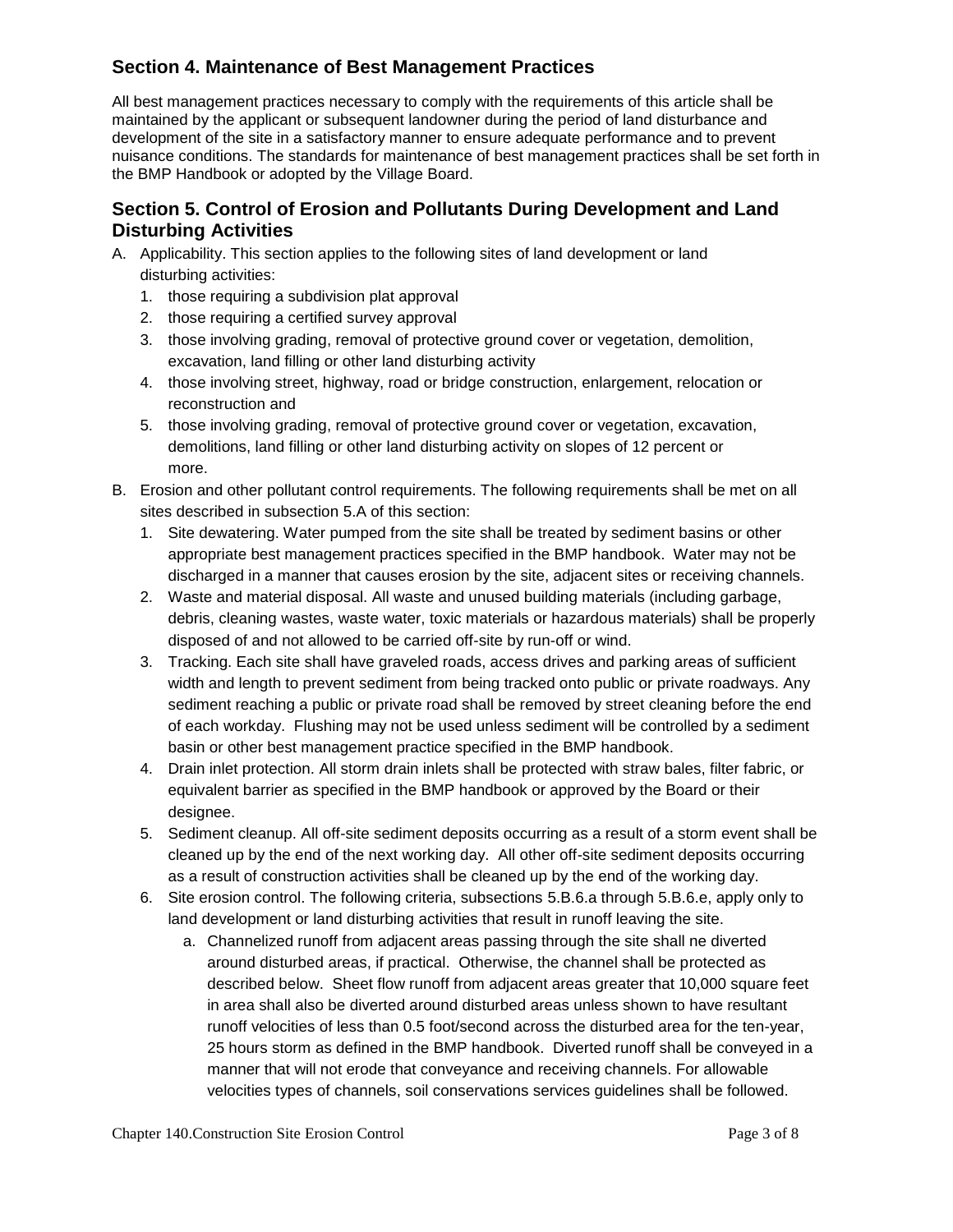- b. All activities on the site shall be conducted in a logical sequence to minimize the area of bare soil exposed at any one time.
- c. Runoff from the entire disturbed area on the site shall be controlled by meeting either subsections 5.B.6.c.1 and 2 or 5.B.6c.1 and 3 of this section.
	- 1. All disturbed ground left inactive for seven or more days shall be stabilized by temporary or permanent seeding, temporary or permanent seeding and mulch, sodding, covering with tarps, polymer application or equivalent best management practices. If temporary seeding is used, a permanent cover shall also be required as a part of the final stabilization. Seeding or sodding shall be conducted as specified in the BMP handbook or by the Village staff or their authorized agent. Variances from the requirements of this subsection may be granted by the Village staff or their authorized agent upon application, but only if the failure to comply is due to extended periods of rain or other construction delays beyond the control of the responsible party.
	- 2. For sites with ten or more acres disturbed at one time, or if a channel originates in the disturbed area, one or more sediment basin shall be designed and constructed as specified in the BMP handbook.
	- 3. For sites with less than ten acres disturbed at one time, filter fences, straw bales, or equivalent best management practices shall be placed along all side-slope and down slope side of the site. If a channel or area of concentrated runoff passes through the site, filter fences shall be placed along the channel edges to reduce sediment reaching the channel.
- d. Sites with slopes of 12 percent or more may require additional or different controls that listed in paragraph 5.B.6.c of this section. Requirements for such slopes shall be as specified by the Village staff or their authorized agent.
- e. Wherever possible, soil or dirt storage piles shall be located 25 feet from any downsloped road, lake, stream, wetland or drainage channel. Straw bales or filter fabric fences shall be placed on the down slope side of the piles. If remaining for more than 30 days, piles shall be stabilized by mulching, vegetative cover, tarps or other mean, the Village staff or their authorized agent may require additional or different best management practices for piles located closer than 25 feet to a road, lake, stream, wetland or drainage channel. In no case shall storage occur in any lake, stream, wetland or drainage channel.
- f. When disturbed areas have been stabilized by permanent vegetation, which has been established and provides good cover, or other means, such as riprap or pavement, the temporary best management practices such as filter fabric fences, straw bales and sediment traps shall be removed.

## **Section 6. Permit Application, Erosion Control Plan and Permit Insurance**

No landowner or land user may commence a land development or land disturbing activity subject to this article without receiving prior approval of an erosion control plan for the site and a permit from the Village. At least one landowner or land user controlling the site and desiring to undertake a land development or land disturbing activity subject to this article shall submit an application for an erosion control permit and an erosion control plan and pay an application fee to the Village. By submitting an application, the applicant is authorizing the Board or their authorized agent to enter the site to obtain information required for the review of the erosion control plan.

#### **Section 7. Content of the Erosion Control Plan for Land Development and Land Disturbing Activities Covering One or More Acres**

A. Existing Site Map. A map of existing site conditions on a scale of at least one inch equals 100 feet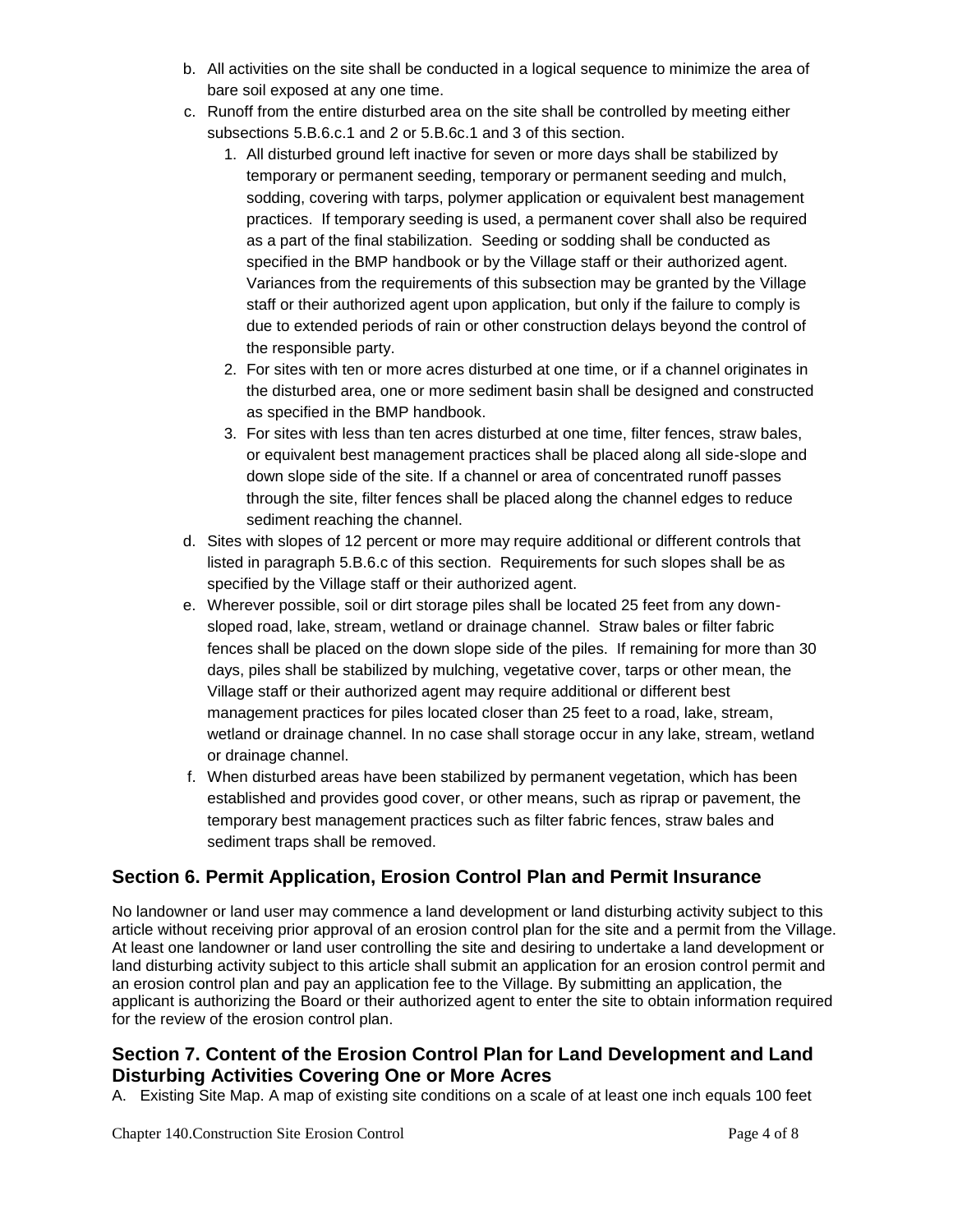showing the site and immediately adjacent areas extending at least 200 feet in each direction:

- 1. Site Boundaries and adjacent lands which accurately identify site location
- 2. Lakes, streams, wetlands, channels, ditches and other watercourses on and within 500 feet of the site
- 3. 100-year floodplains, flood fringes and floodways
- 4. Location of the predominant soil types
- 5. Vegetative cover
- 6. Location and dimensions of storm water drainage systems and natural drainage patterns on and immediately adjacent to the site and the size, slope and land cover of up-slope drainage areas, peak discharge, velocities, directions and destination of flows
- 7. Locations and dimensions of utilities, structures, roads, highways and paving
- 8. Site topography at a contour interval not to exceed two feet
- 9. Name, address and daytime telephone number of the applicant and the person responsible for maintenance of best management practices.
- B. Plan of final site conditions. A plan of final site conditions on the same scale as the existing site map showing the site changes.
- C. Site construction plan A site construction plan including:
	- 1. Locations and dimensions of all proposed land development and land disturbing activities
	- 2. Locations and dimensions of all temporary soil or dirt stockpiles
	- 3. Locations and dimensions of all best management practices necessary to meet the requirements of this article
	- 4. Schedule of anticipated starting and completion date of each land development or land disturbing activity including the installation of best management practices needed to meet the requirements of this article
	- 5. Provisions for maintenance of best management practices during construction
	- 6. Description of vegetation and other materials to be used to stabilize the site including a schedule for installation and maintenance. The description should at a minimum include seed type, seed application rate, mulch type, mulch method, mulch application rate, fertilizer type and fertilizer application rate.

#### **Section 8. Content of the Erosion Control Plan for Land Development and Land Disturbing Activities Covering Less Than One Acre**

- A. An erosion control plan/statement (with a simple map) shall be submitted to briefly describe:
	- 1. Property boundaries and area to be disturbed
	- 2. Lakes, streams, wetlands, channels, ditches and other watercourses on and within 500 feet of the site
	- 3. Direction of slopes before and after development
	- 4. Existing and proposed buildings and other improvements
	- 5. Size of up-slope drainage areas
	- 6. Development schedule
	- 7. Best Management practices necessary to meet the requirements of this article
	- 8. Description of vegetation and other materials to be used to stabilized the site including a schedule of installation and maintenance
	- 9. Name, address and daytime telephone number of the applicant and the person responsible for maintenance of best management practices.

#### **Section 9. Review of Erosion Control Plans**

A. Erosion control plans for sites of one or more acres of land development or land disturbing activity. Within 30 working days of receipt of the application, erosion control plan and fee the Village staff or their authorized agent shall review the application and the erosion control plan to determine if the requirements of this article are met. The reviewer may request comments from other staff or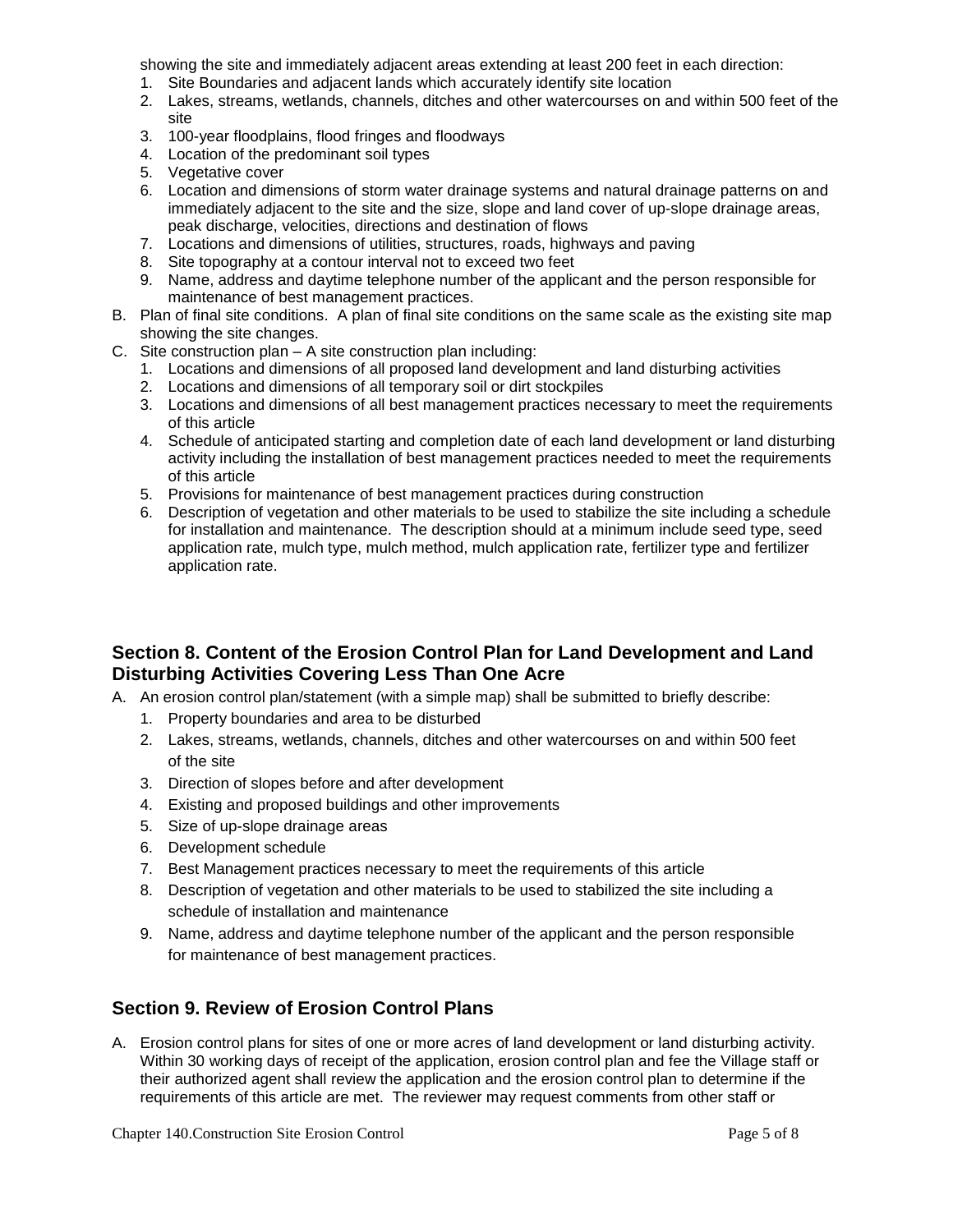agencies. If the requirements of this article are met the reviewer shall approve the plan, inform the applicant and the Village Board and the permit will be issued. If the conditions are not met the reviewer shall inform the applicant in writing and may either require needed information or disapprove the plan. Within 30 working days of receipt of needed information the reviewer shall again determine if the plan meets the requirements of this article. If the plan is disapproved the reviewer shall inform the applicant in writing of the reason for disapproval.

- B. Erosion control plans for sites less than one acre of land development or land disturbing activity. Within 20 working days of receipt of the application, erosion control plan and fee the Village staff or their authorized agent shall review the application and the erosion control plan to determine if the requirements of this article are met. The reviewer may request comments from other staff or agencies. If the requirements of this article are met the reviewer shall approve the plan, inform the applicant and the Village Board and the permit will be issued. If the conditions are not met the reviewer shall inform the applicant in writing and may either require needed information or disapprove the plan. Within 20 working days of receipt of needed information the reviewer shall again determine if the plan meets the requirements of this article. If the plan is disapproved the reviewer shall inform the applicant in writing of the reason for disapproval.
- C. No fill permit shall be issued for a site subject to this article without an erosion control permit

#### **Section 10. Erosion Control Permits**

- A. Duration. Erosion control permits shall be valid for a period of 180 days from the date of issuance. The Village Board may extend the period one or more times for up to an additional 180 days. The Village Board may require additional best management practices as a condition of the extension if they are necessary to meet the requirements of this article.
- B. Surety Bond As a condition of approval and issuance of the permit the Village may require the applicant to deposit a surety bond or irrevocable letter of credit in an appropriate amount not less than \$1000 or cash escrow to guarantee a good faith execution of the approved erosion control plan and any permit conditions.
- C. Permit Conditions All erosion control permits shall require the permittee to:
	- 1. Notify the Village Board within two days of commencing any land development and land disturbing activity.
	- 2. Notify the Village Board of completion of any best management practices within the next working day after their installation.
	- 3. Obtain permission in writing from the Village Board prior to modifying the erosion control plan.
	- 4. Install all best management practices as identified in the approved erosion control plan.
	- 5. Maintain all road drainage systems, storm water drainage systems, best management practices and other facilities identified in the erosion control plan.
	- 6. Repair any situation or erosion damage to adjoining surfaces and drainage ways resulting from land development or land disturbing activities within 24 hours.
	- 7. Inspect the best management practices after each rainfall of 0.5 inches or more and at least once each week and make needed repairs within 24 hours.
	- 8. Allow Village personnel or their authorized agent to enter the site for the purpose of inspecting compliance with the erosion control plan or for performing any work necessary to bring the site into compliance with the erosion control plan.
	- 9. Keep a copy of the erosion control plan on the site.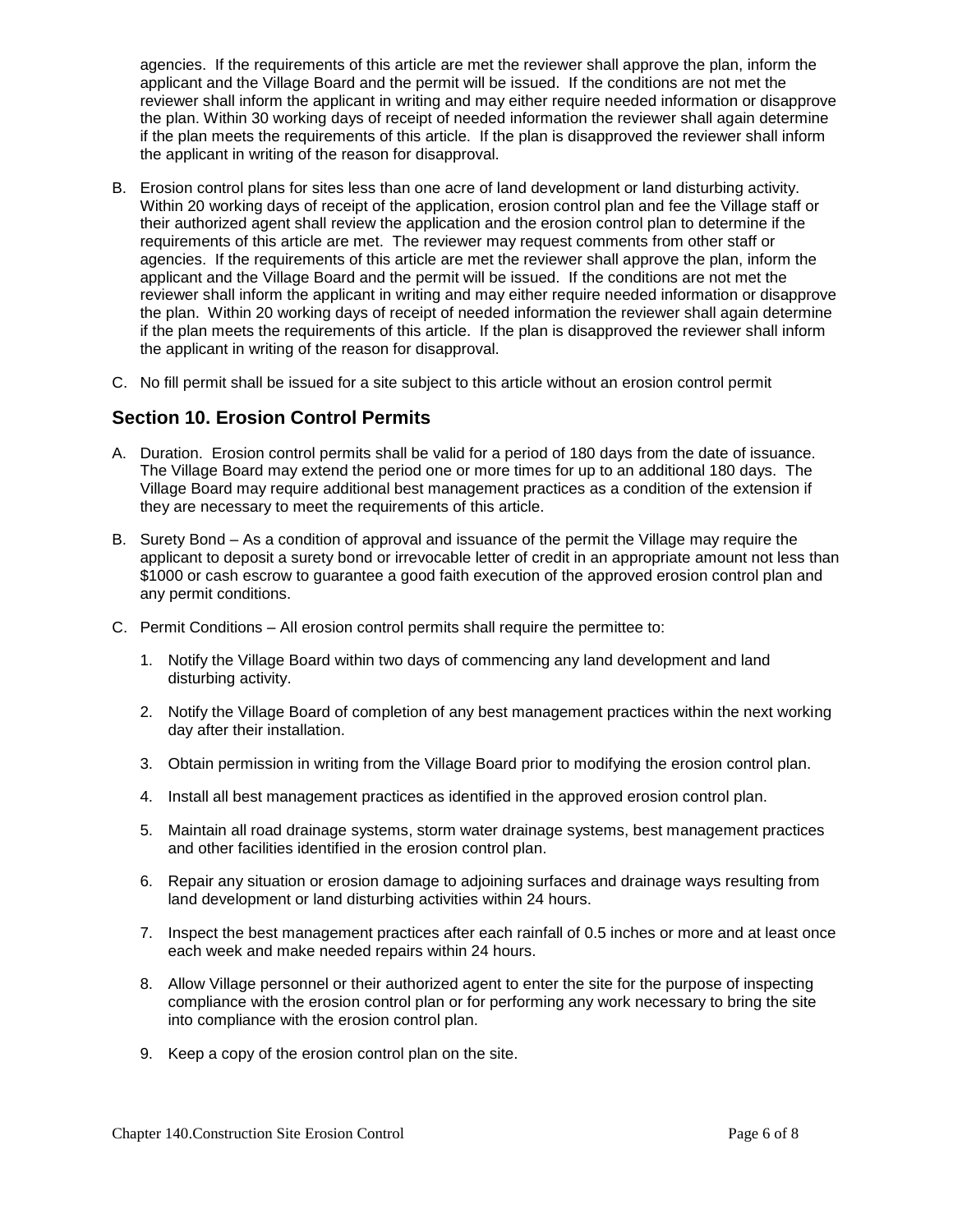### **Section 11. Inspection**

If land development or land disturbing activities are being carried out without a permit, Village personnel may enter the land pursuant to the provisions of Wis. Stats. 66.0119.

#### **Section 12. Enforcement**

- A. Notice of Violation: stop work order. The Village Board may issue a notice of violation or post a stopwork order or both if:
	- 1. any land development or land disturbing activity regulated under this article is being undertaken without an erosion control permit
	- 2. the erosion control plan is not being implemented in a good faith manner
	- 3. the conditions of the permit are not being met.
- B. Revocation of Permit. If the permittee does not cease the activity or comply with the erosion control plan or permit conditions within 24 hours of the notice the Village Board or their authorized agent may revoke the erosion control permit.
- C. Cease and desist order. If the landowner or land user, where no erosion control permit has been issued, does not cease the activity within 24 hours the Village Board may request the Village attorney to obtain a cease and desist order.
- D. Retraction of stop-work order or revocation of permit. The Village Board or their authorized agent may retract the stop-work order or the erosion control permit revocation.
- E. Notice of Intent. After posting a stop-work order the Village Board or their authorized agent may issue a notice of intent to the permittee or landowner or land user of the Village's intent to perform work necessary to comply with this article. Village personnel or other authorized agents may go on the land and commence the work three working days after the notice of intent is mailed or served.
- F. Cost. If the cost of work performed by the Village personnel or authorized agent plus interest at the rate approved by the Village Board exceeds the amount deposited in the irrevocable letter of credit, surety bond or cash escrow the remainder shall be billed to the permittee or the landowner. In the event a permittee or landowner fails to pay the amount due the Village Treasurer shall enter the amount due on the tax rolls and collect as a special assessment against the property pursuant to Wis. Stats. 660703.

#### **Section 13. Appeals**

- A. Board of Appeals. The Village Board of Appeals:
	- 1. Shall hear and decide appeals where it is alleged that there is an error in any order, decision or determination made by the village staff or their authorized agent in administering this article.
	- 2. Upon appeal, may authorize variances from the provisions of this article which are not contrary to the public interest and where owing to special conditions a literal enforcement of the provisions of this article will result in unnecessary hardship.
	- 3. Shall use the rules, procedures, duties and powers authorized by statutes in hearing and deciding appeals and authorizing variances.
- B. Who may appeal. Appeals to the Village Board may be taken by any aggrieved person or by any officer or department of the Village affected by any decision of the Village Board or their authorized agent.